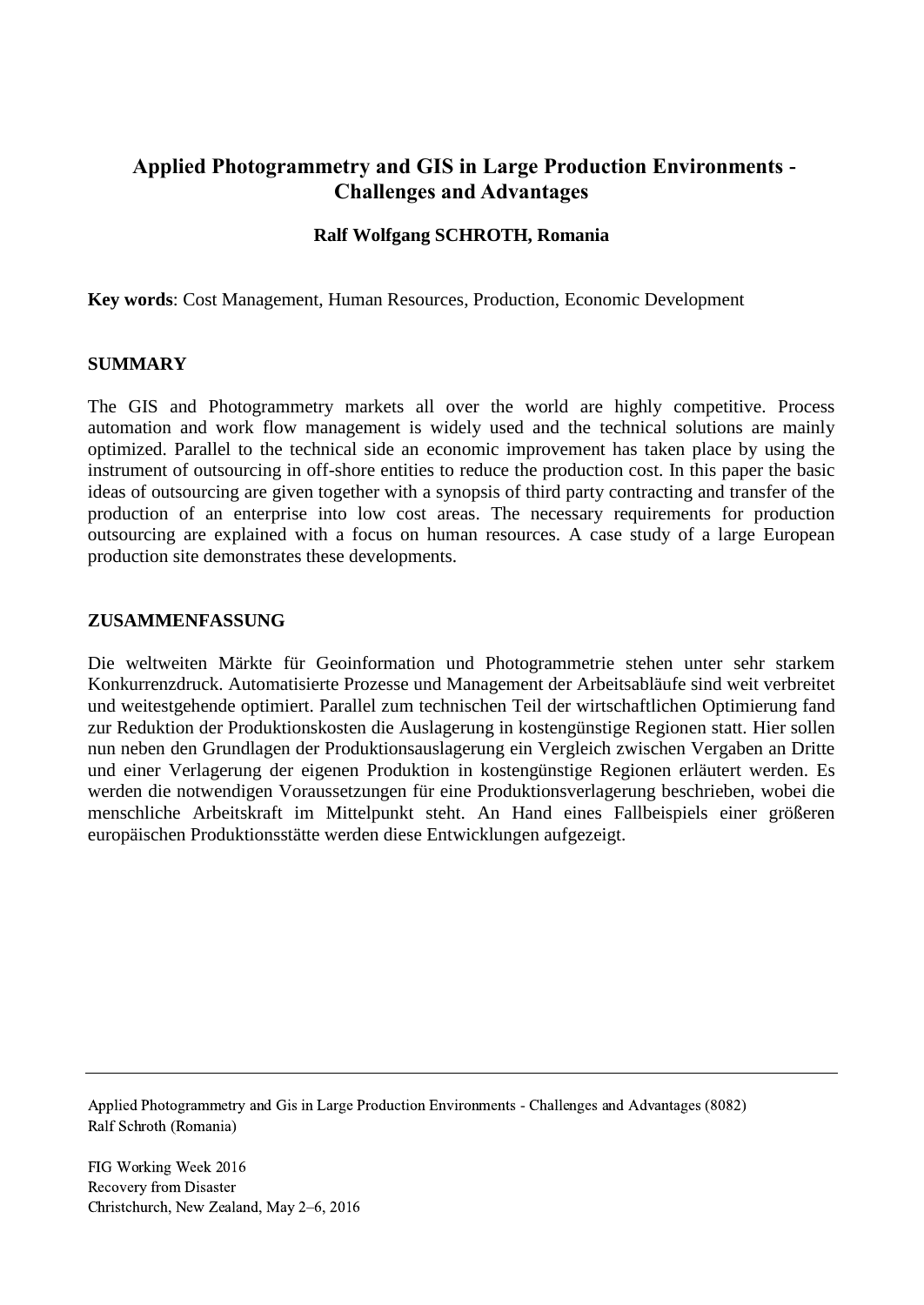# **Applied Photogrammetry and GIS in Large Production Environments - Challenges and Advantages**

# **Ralf Wolfgang SCHROTH, Romania**

## **1. INTRODUCTION**

In the industrial environment there is a permanent interest in optimizing procedures, work flows and efficiency. This is strongly related to optimize cost, quality and time lines in addition to health, safety and environmental effects. Also the GIS business is not exempted from these influences. With the conversion from analogue to digital products the location of the production was more and more of less interest. GIS organisations were shifting their production partially or even completely to low cost areas e.g. in Europe to the southern parts like Sicily, Portugal, parts of Spain or to other public subsidized locations with the intention to improve the local economies. Later on the offshore production facilities in India and Southeast Asia with their tremendous capacities were coming into the Western markets.

So in this article the main reasons for the outsourcing of any GIS production will be demonstrated, but also the synopsis of enterprise integrated production facilities and external ones will be made. The necessary requirements for an off-shore production are summarized and a case of an integrated off-shore production is shown.

The standard enterprise model (see figure 1) is based on 3 columns, i.e. Production, Sales and Finances & Administration. In this article the focus will be on the Production part only.



## Figure 1: Typical enterprise structure

Applied Photogrammetry and Gis in Large Production Environments - Challenges and Advantages (8082) Ralf Schroth (Romania)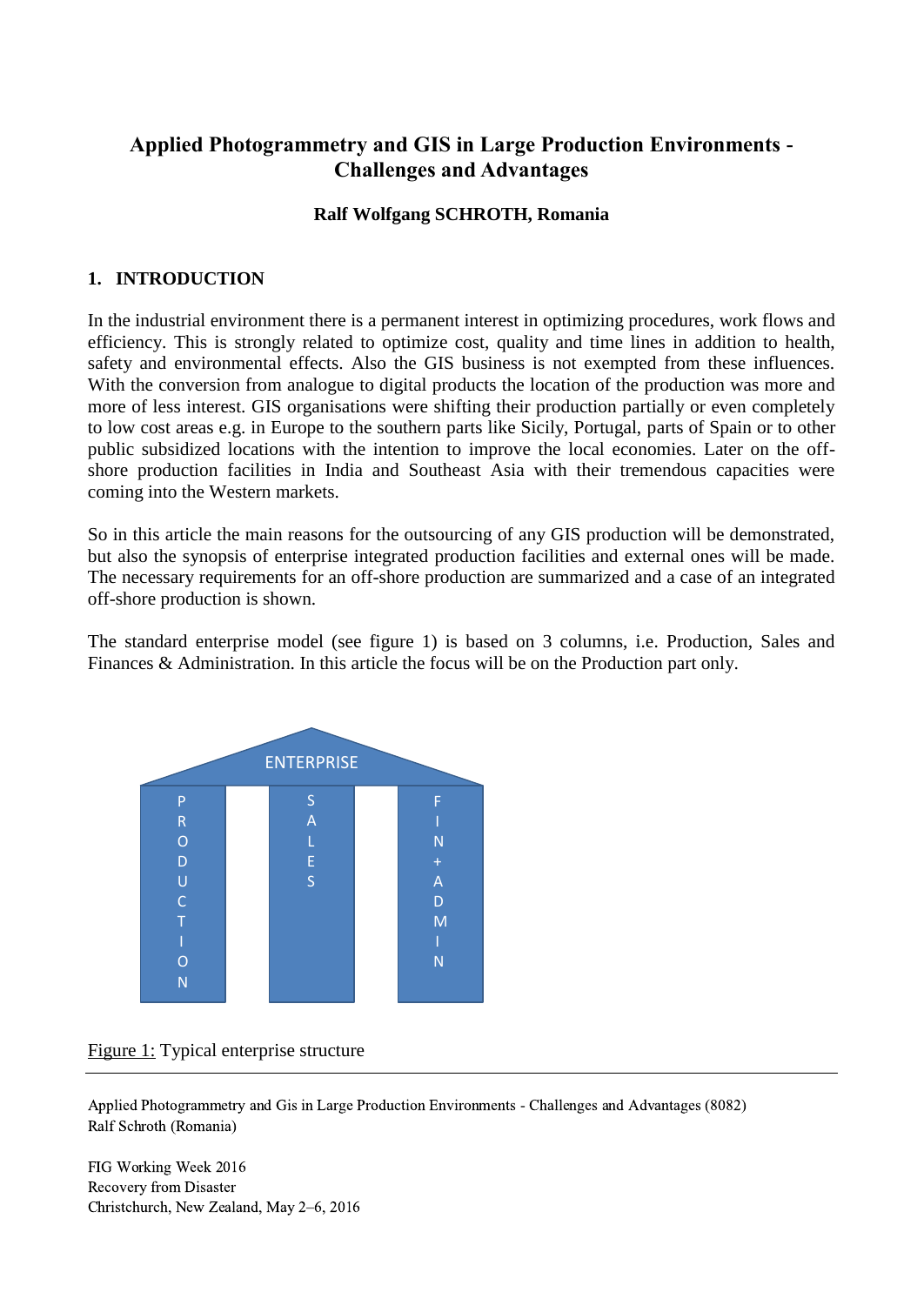# **2. REASONS FOR OUTSOURCING OF PRODUCTION**

In the following the major reasons will be shown and explained why enterprises are choosing the opportunity to outsource their production facilities.

## **2.1 Cost Reduction**

The idea of cost reduction is the main and most obvious reason why production facilities will be transferred to low cost or off-shore areas. Especially in mature market segments this is a common management instrument. The work flows are already established and optimized (Schroth, 2008), just the cost for labour, living, taxes, etc is left for optimisation.

## **2.2 Extension of Own Capacities**

The next most common reason is the extension of own capacities. Market requests or single projects are demanding temporary higher capacities than available in the enterprise on short note. Also when the own capacities are fully booked and there are risks in the midterm market requests outsourcing can be an option.

Both of these reasons mentioned are known to the economics as the "Make or Buy Principle".

## **2.3 Lack of Competence and Experience**

Another reason for outsourcing is coming from the available human resources in an production environment. Often there is a demand for special knowledge of hard- or software, like operating specialized sensors or data bases, and the enterprise has to search for assistance. This leads up to the impossibility to make a reliable cost estimation for the different work flows in a tendering phase due to the lack of experience in the own production team and an offer from an outside supplier has to be requested including the following outsourcing of the production parts in case of contract award.

## **2.4 Risk Share or Transfer**

When a GIS project includes risky elements like significant penalties in the contractual conditions or imprecise or challenging technical specifications outsourcing to other companies with back to back contracts is a common tool. Of course the prime contractor is always liable for his activities. But at least after a risk realization he can recover some of his losses or damages. Procedures of risk management can be seen at FRENKEL et al., 2013.

Applied Photogrammetry and Gis in Large Production Environments - Challenges and Advantages (8082) Ralf Schroth (Romania)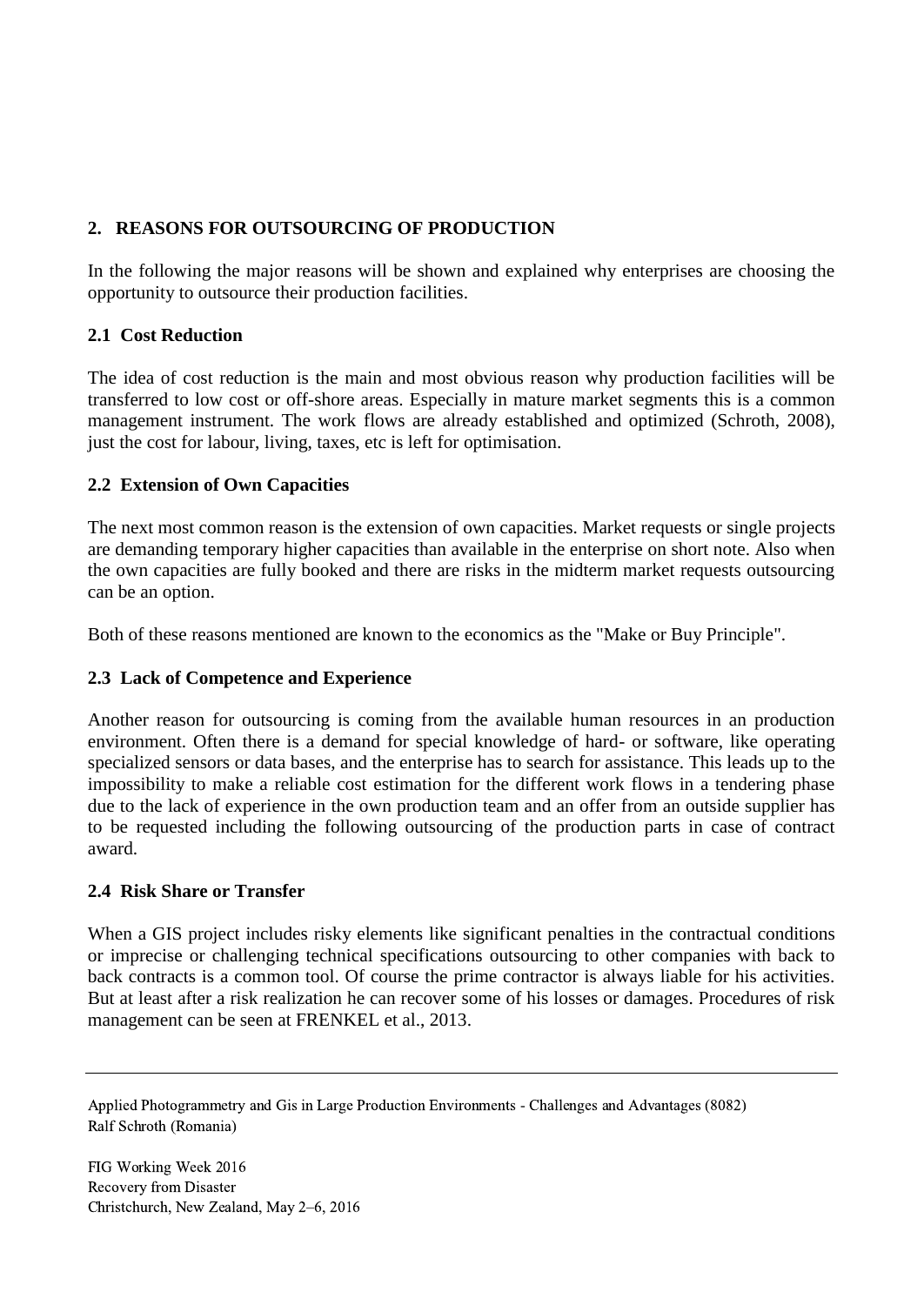## **2.5 Reduction of Working Capital**

GIS projects in general need some relevant working capital as the payment conditions are not in line with the project flow and production cost. Pre-financing is a standard situation. As rule of thumb a working capital of about 3 times the monthly revenue is necessary. But working capital is the most expensive cash as it is borrowed from the shareholders of an enterprise. So outsourcing with, in best case, back to back payment plans is becoming a more and more common instrument. As the competition between the suppliers is quite high they are often neglecting this kind of risk and acting as a financing institute when they are economically strong enough. If not this financing model collapses.

# **3. INTERNAL VS. EXTERNAL PRODUCTION**

There are several options of outsourcing the production. One can fully rely on third party suppliers (external production) or a production subsidiary is established in a low cost environment (internal production). The internal production is quite similar to an enterprise integrated production. The main difference is that it is an own entity with some independences like its own legal status. The shares of this entity are mainly belonging to the enterprise. The advantages of the internal production are clearly to avoid loss of competence, knowledge and experiences. There is less risk of dependency on a third party supplier like weak finances, not keeping schedules, capacity and quality problems, etc. The enterprise will also keep its strong market position with all the competences in the backhand and is not downgraded just to a point of sales. Also with the use of third party suppliers it is still possible to cover production peaks.

With the internal off-shore production an enterprise can take most of the advantages of outsourcing without creating new competitors in its own market coming from the third party side. In chapter 5 a case of this model will be demonstrated.

## **4. REQUIRMENTS FOR OUTSOURCING**

For the establishment of an own entity for outsourcing, the internal model, some prerequisites are absolutely necessary:

## **4.1 Investment Capital**

Capital is necessary for building up the IT environment, office spaces, training of staff, working capital, etc. Normally it should come from the enterprise establishing the entity. The volume depends on the production capacities to be build up. A stepwise procedure is recommendable.

#### **4.2 Human Resources**

Applied Photogrammetry and Gis in Large Production Environments - Challenges and Advantages (8082) Ralf Schroth (Romania)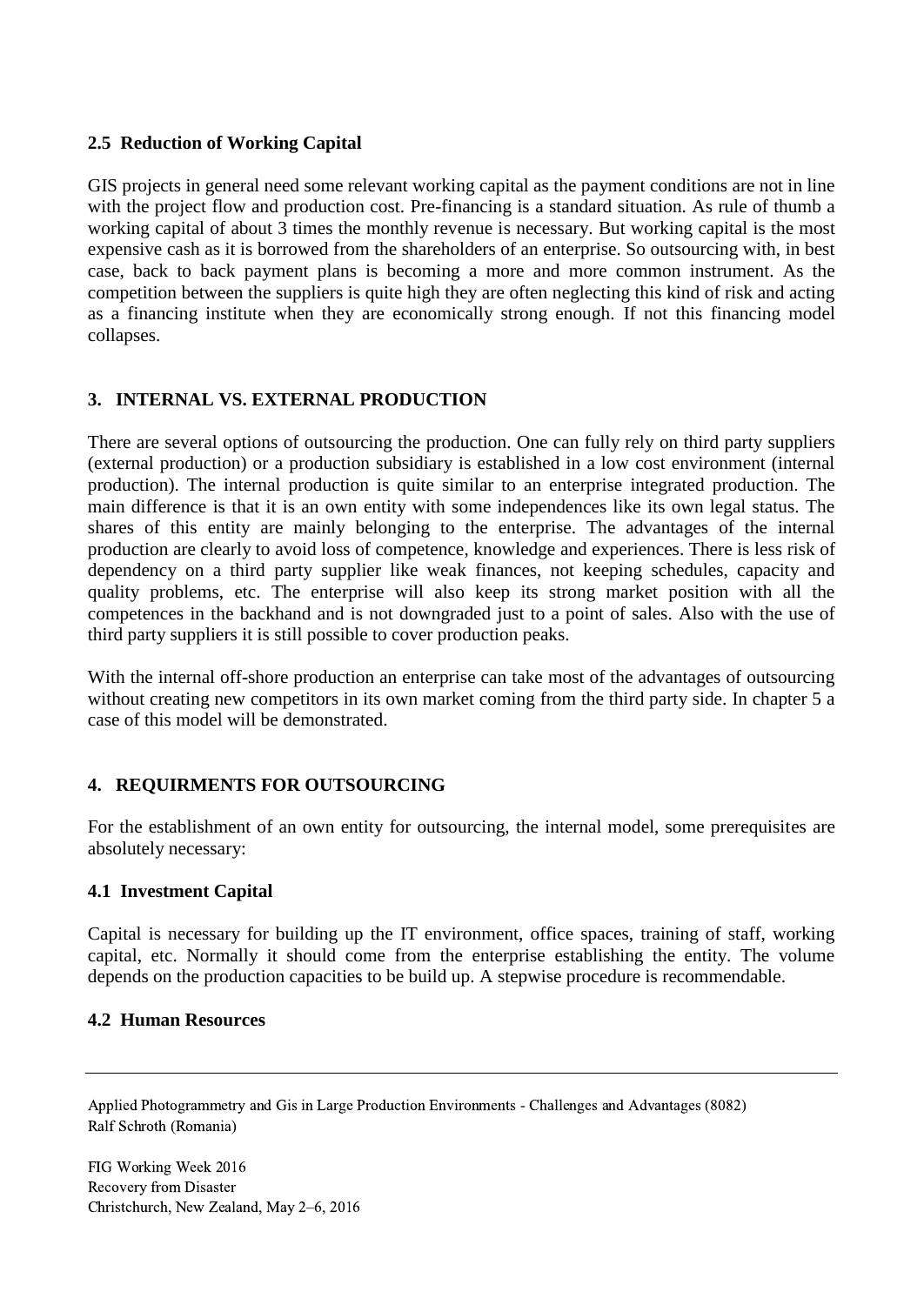The human resources are the most important item in the establishment of an GIS production entity. There must be a good educational system available in the vicinity of the entity to cover all basic trainings in IT, geography, mathematics or automation. The capacity of the labor force most be sufficient or even better, redundant available. The selection of the staff with the right base of knowledge and skills is the major factor of success. Assessment centers are recommendable. In the beginning there will be an investment in intensive training of the staff necessary to teach the production processes and work flows established by the enterprise.

#### **4.3 Infrastructure**

The infrastructure means of course good access to the location by general traffic (air, train, cars). The distance in between the enterprise and its production facility should be in a range of several hours. Besides traffic the IT infrastructure is a basic requirement, high band width for data traffic is a must. But even standard utilities like water, electricity and gas have to be guaranteed by a sufficient infrastructure, if necessary by backup systems.

#### **4.4 Hard-and Software**

The GIS production is more and more based on a huge amount of source data to be processed. So the onsite IT infrastructure is of relevance. Data servers with high capacities, fast LAN, and scalable systems, data security, etc have to be established. But the major impact is the specialized software which will be in use. The software is the crucial point of the investment and has to be selected carefully. Open source software and other options are not always recommendable.

## **5. CASE BLOM INTERNATIONAL OPERATIONS**

The former Norwegian Blom Group, nowadays NRC Group, Geo Division, has established two production centres, one in Indonesia (1999) and one in Romania (2012). In general both are acting as internal production units. The focus here will be on the Romanian production site, called Blom International Operations SRL, as there are some specialities.

This entity is based in Targoviste, greater Bucharest area with about 3 million inhabitants, Romania (figure 2). It is within about 4 hours of travel distance to Central and Northern Europe where the other Blom subsidiaries are located. As Romania is a member of the European Union the legal conditions are similar to Western standards. The NATO membership guarantees a high security class. A local technical university is the main education resource besides the variety of Bucharest universities.

Applied Photogrammetry and Gis in Large Production Environments - Challenges and Advantages (8082) Ralf Schroth (Romania)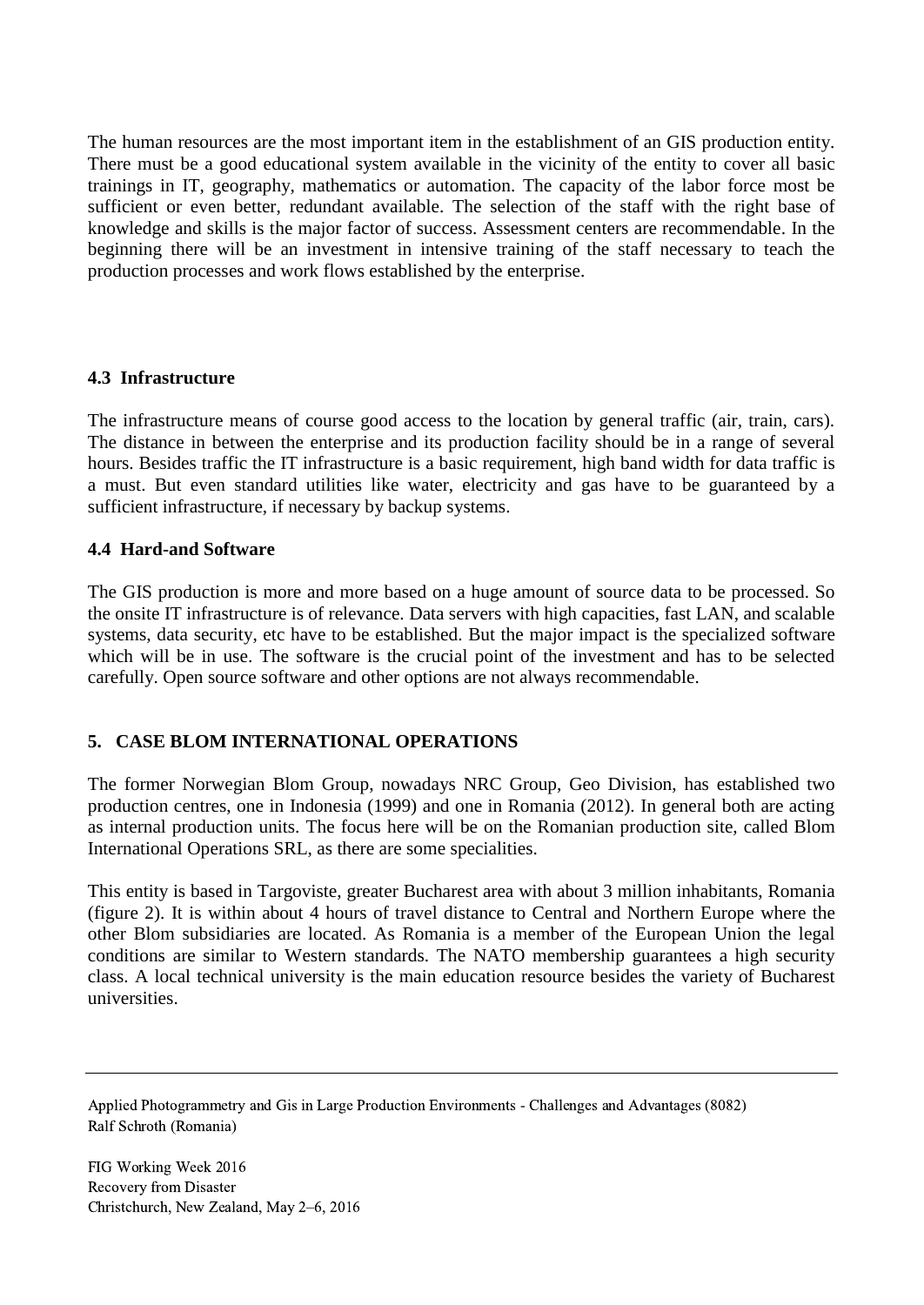This production centre was a spin-off from the former Blom Romania subsidiary, focusing mainly for GIS production for the Blom Group. Nowadays there are 150 highly skilled employees providing competences in geo-referencing, surveying, sensor operations (LiDAR, cameras, etc.), Photogrammetry, GIS (interpretation, capturing, analysis, cartography), 3D city models and landmarks, software engineering and database development. Figure 3 shows the organisation of the entity.

As the production is mainly focused on European clients different language skills besides the standard English in-house communication are necessary and available in German, French, Spanish and others.

The technical education and the fast and flexible adoptability of the staff (average age about 28 years) guarantees quality and in time delivery which is even certificated by international clients of the Blom Group.



Figure 2: Location of the production centre in Romania

Applied Photogrammetry and Gis in Large Production Environments - Challenges and Advantages (8082) Ralf Schroth (Romania)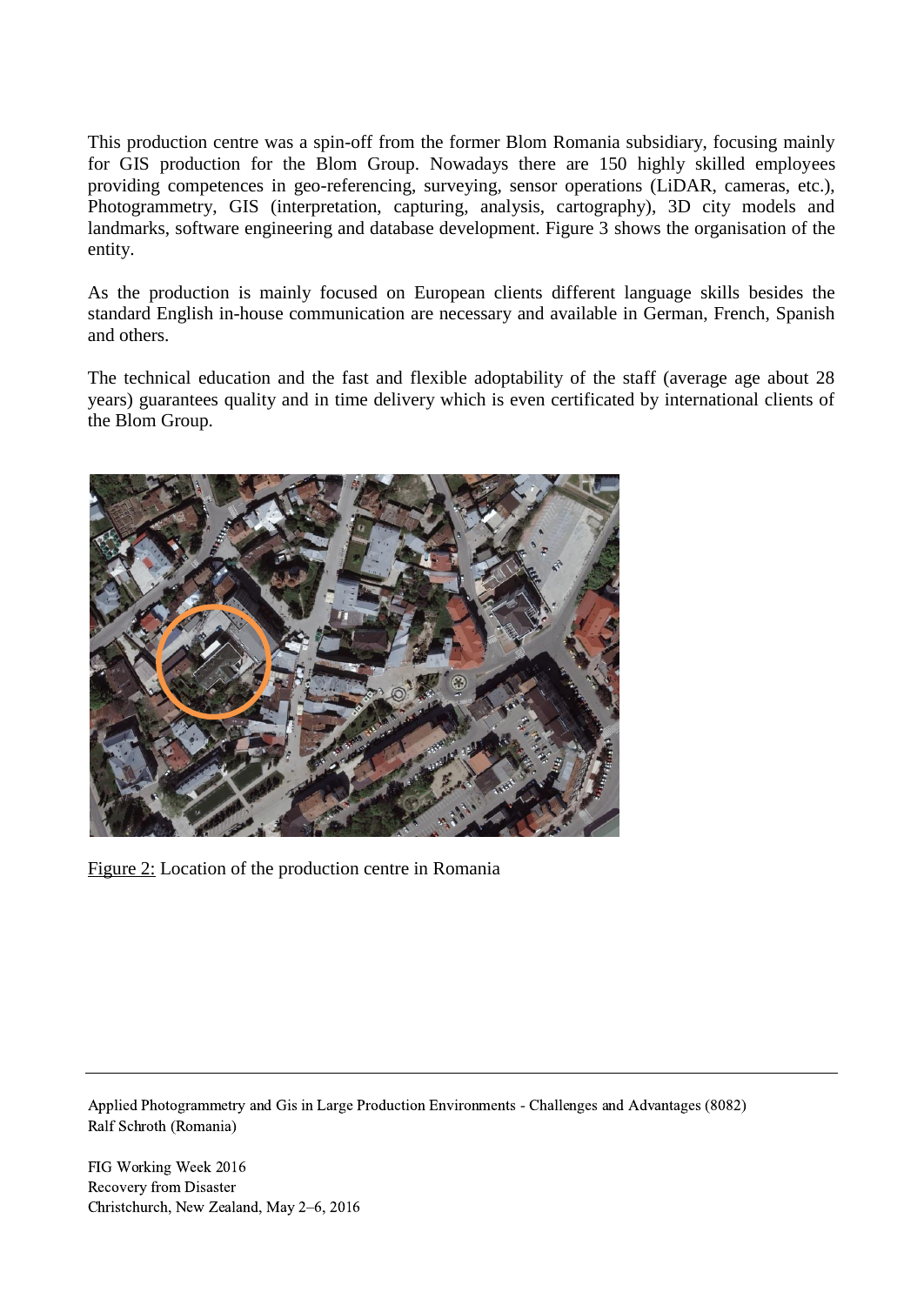

Figure 3: Organisation of the Production Centre

These conditions are the key for a technical and economical success in a very competitive GIS market. That is why Blom International Operations is offering its service also to third parties like partners outside of the Blom Group. This hybrid model gives a sound and stable economic situation with a balanced relation in between group internal and own external revenues.

## **6. CONCLUSIONS**

Optimisation of technical processes, work flows and quality assurance, efficiency in use of the human capital under continuous observation of the ethic, health and safety standards and permanent economic improvements should be a standard in an industrial and production environment. Further concepts like value chain organisation, Internet of Services and Industry 4.0 will influence the future developments of the production.

Besides these production concepts for mature markets one should keep in mind that mainly innovations and the creation of new markets are the driving factors in each business.

Applied Photogrammetry and Gis in Large Production Environments - Challenges and Advantages (8082) Ralf Schroth (Romania)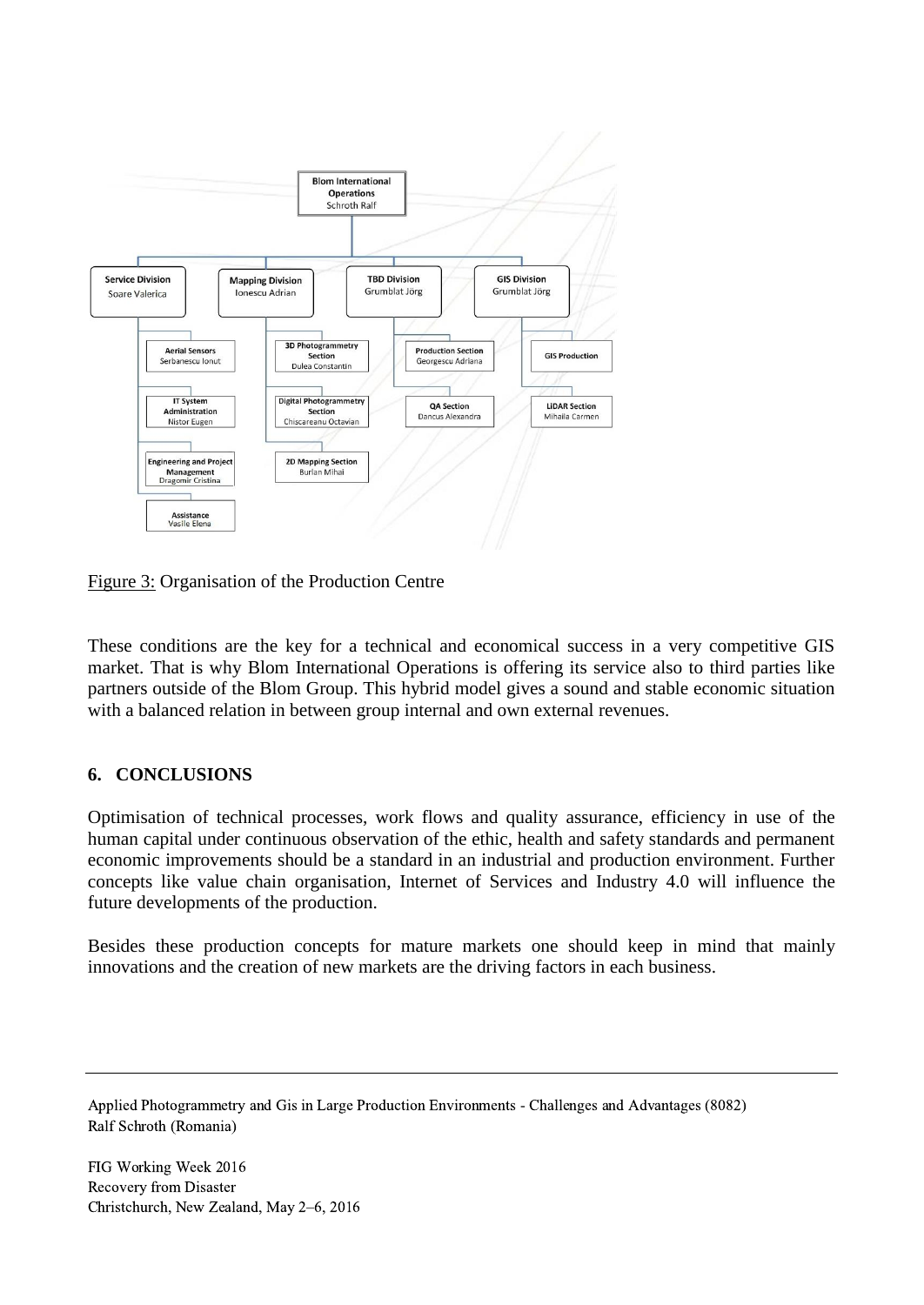#### **REFERENCES**

FRENKEL, M., HOMMEL, U. and RUDOLF, M. (Eds.), 2013: Risk Management: Challenge and Opportunity, Springer, Berlin, ISBN 978 3 540 22682 6.

SCHROTH, R.W., 2008. The Challenge of Process and Management Optimisation for Photogrammetric Mapping Projects. Colloquium Manfred Ehlers, gi-reports@igf, Vol. 8, Osnabrück.

#### **BIOGRAPHICAL NOTES**

**Dr. Ralf W. Schroth**, born in Berlin in the year 1953, studied Geodesy and Surveying from 1972 up to 1977 at the University of Stuttgart. After the probationary period for the national surveying administration in the Land Baden-Wuerttemberg he got his degree as legal surveyor in 1979.

He worked as a scientific assistant at the Institute for Photogrammetry at the University of Stuttgart under the leadership of Prof. Fritz Ackermann till 1984. There he was active in the fields of research and development, giving lectures in Photogrammetry and adjustment theory, software development for aerial triangulation and photo-reproduction. In 1985 obtaining the degree of Doktor-Ingenieur.

From 1984 till 2008 he has been working with the company Hansa Luftbild in Muenster, where he was acting in different managing positions like as managing director and member of the board of the Hansa Luftbild Group.

Since 2008 Ralf Schroth is working for the Norwegian Blom Group (since 2015 named NRC Group) as managing director in Germany and Romania, business development director for central and eastern Europe and organizing the off-shore production at Blom International Operations SRL, Romania.

Ralf Schroth has many years of experiences in business administration and management, project management, Photogrammetry and Geo-Information systems. Already in 1988 he was announced as a member of the management board at Hansa Luftbild GmbH and co-founded an international group of companies. He was also responsible for general contracting projects on the Arabian Peninsula. He was board member in several affiliated companies in Germany and abroad.

From 1991 till 2015 he has been lecturer at the University of Hanover for business administration and management for surveying engineers. In 1997 he got the appointment as honorary Professor from the University of Hanover. From 2004 till 2008 he was also lecturer at the Institute of Geomatics at the Polytechnic University of Barcelona.

Ralf Schroth is member of DVW - Gesellschaft für Geodäsie, Geoinformation und Landmanagement und Deutscher Gesellschaft für Photogrammetrie, Fernerkundung und Geoinformation (DGPF).

Applied Photogrammetry and Gis in Large Production Environments - Challenges and Advantages (8082) Ralf Schroth (Romania)